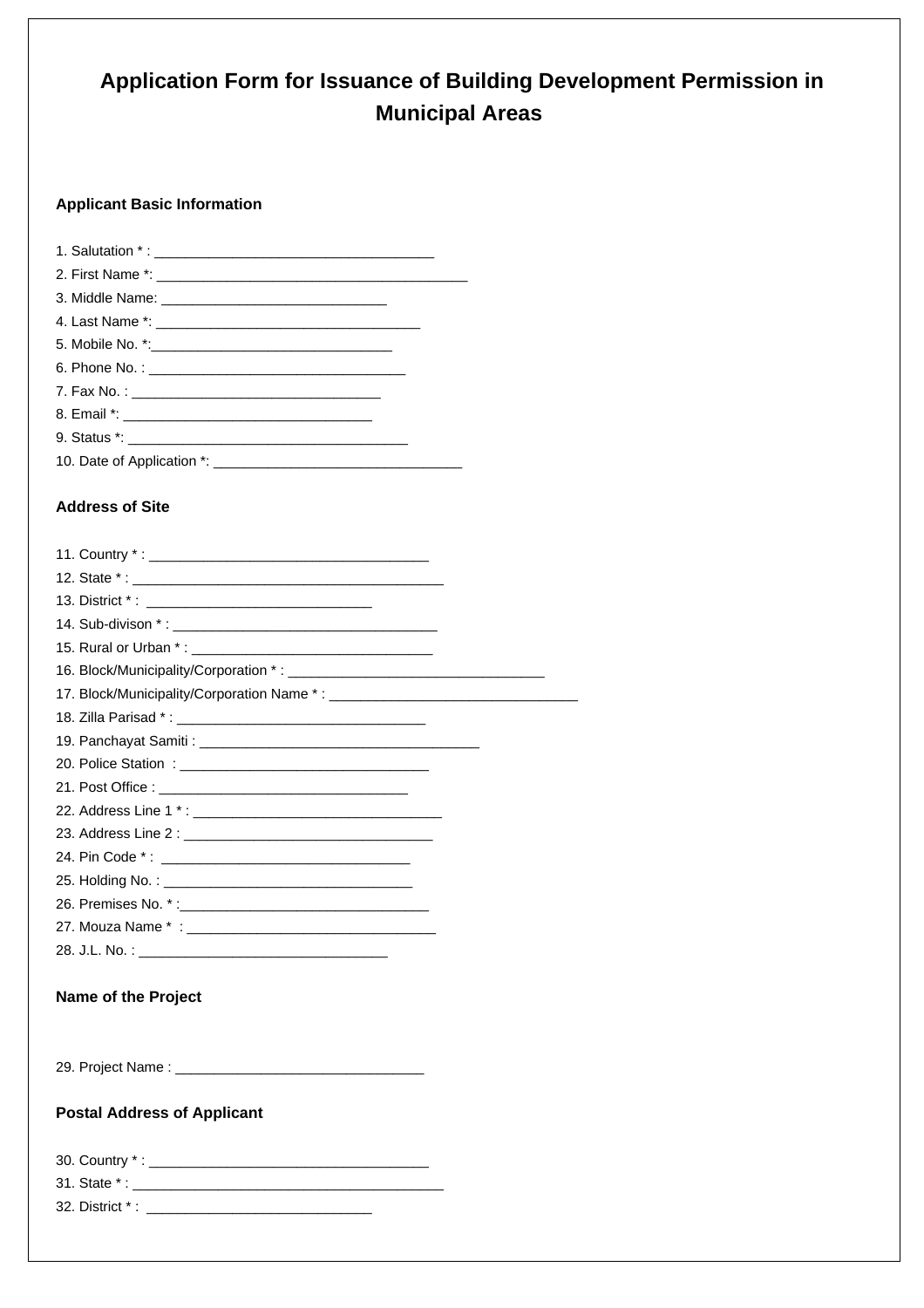### **Owners Details**

| Salutation * | First Name ' | Middle Name | Last Name * | Mobile No. | Email |
|--------------|--------------|-------------|-------------|------------|-------|
|              |              |             |             |            |       |
|              |              |             |             |            |       |

| Country * | State * | District * | Sub-divison * | Rural or Urban * | Block/Municipality/Corpo<br>ration |
|-----------|---------|------------|---------------|------------------|------------------------------------|
|           |         |            |               |                  |                                    |
|           |         |            |               |                  |                                    |

| Block/Municipality/Co<br>Irporation Name * | Village or Ward   Police Station | Post Office | Address Line 1 | Address Line 2 | Pin Code * |
|--------------------------------------------|----------------------------------|-------------|----------------|----------------|------------|
|                                            |                                  |             |                |                |            |
|                                            |                                  |             |                |                |            |

# **Engaged Personnel Details**

| <b>Engaged Person</b> * | Salutation * | First Name * | Middle Name | Last Name * | Mobile No. | Email |
|-------------------------|--------------|--------------|-------------|-------------|------------|-------|
|                         |              |              |             |             |            |       |
|                         |              |              |             |             |            |       |

| Phone No. | Fax | Class * | Registration No. * | Valid Till *<br>Registration |
|-----------|-----|---------|--------------------|------------------------------|
|           |     |         |                    |                              |
|           |     |         |                    |                              |

| Address<br>- Line 1 * ـ | Address Line 2 | PIN Code * |
|-------------------------|----------------|------------|
|                         |                |            |
|                         |                |            |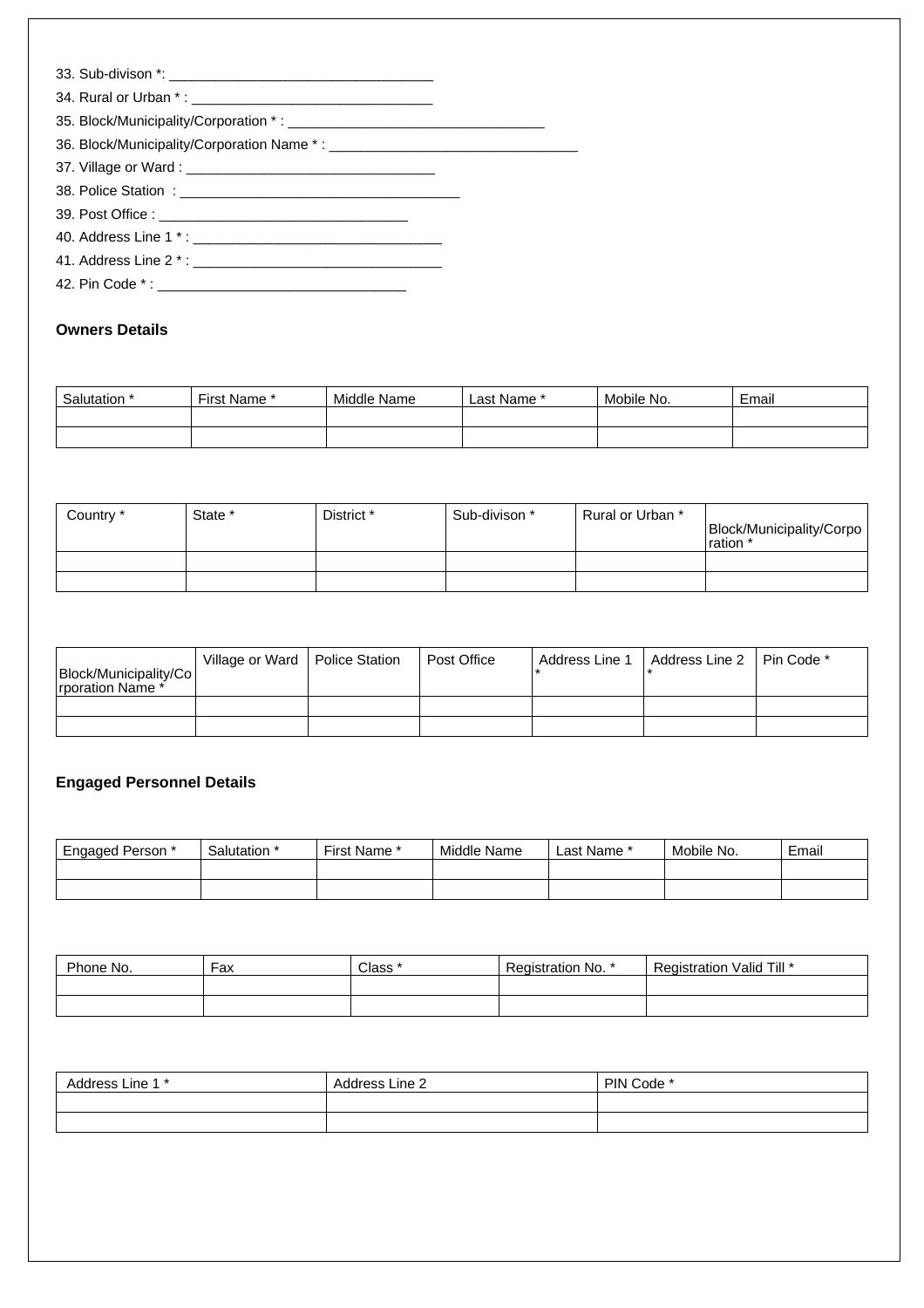## **Land Details**

| 46. Others *: ______________ |                                                                                                      |                 |               |                                                                                                                   |                  |
|------------------------------|------------------------------------------------------------------------------------------------------|-----------------|---------------|-------------------------------------------------------------------------------------------------------------------|------------------|
|                              |                                                                                                      |                 |               |                                                                                                                   |                  |
|                              |                                                                                                      |                 |               |                                                                                                                   |                  |
|                              |                                                                                                      |                 |               |                                                                                                                   |                  |
|                              |                                                                                                      |                 |               |                                                                                                                   |                  |
|                              |                                                                                                      |                 |               |                                                                                                                   |                  |
|                              |                                                                                                      |                 |               | 52. On North of site like Vacant land or Road or Building with use and height or Others *: ___________________    |                  |
|                              |                                                                                                      |                 |               | 53. On South of site like Vacant land or Road or Building with use and height or Others *: ______________________ |                  |
|                              |                                                                                                      |                 |               | 54. On East of site like Vacant land or Road or Building with use and height or Others *: ____________________    |                  |
|                              |                                                                                                      |                 |               |                                                                                                                   |                  |
|                              | 56. Means of access like Name of Road or Street *: _____________________________                     |                 |               |                                                                                                                   |                  |
|                              | 57. Width of Road or Street including footpath (Right of way) (m) *: ______________________________  |                 |               |                                                                                                                   |                  |
|                              | 58. Whether the plot within 500 m from the centreline or abutting *: _______________________________ |                 |               |                                                                                                                   |                  |
|                              | 59. Whether the plot area is more than 500 sq. mtr. *: __________________________                    |                 |               |                                                                                                                   |                  |
|                              |                                                                                                      |                 |               | 60. Whether the proposed building height is greater than 14.50 mtr. *: _____________________________              |                  |
|                              |                                                                                                      |                 |               |                                                                                                                   |                  |
| <b>Tenement Details</b>      |                                                                                                      |                 |               |                                                                                                                   |                  |
|                              |                                                                                                      |                 |               |                                                                                                                   |                  |
|                              |                                                                                                      |                 |               |                                                                                                                   |                  |
|                              |                                                                                                      |                 |               |                                                                                                                   |                  |
|                              |                                                                                                      |                 |               |                                                                                                                   |                  |
|                              |                                                                                                      |                 |               |                                                                                                                   |                  |
| <b>Usage Details</b>         |                                                                                                      |                 |               |                                                                                                                   |                  |
|                              |                                                                                                      |                 |               |                                                                                                                   |                  |
|                              |                                                                                                      |                 |               |                                                                                                                   |                  |
| 63. Usage *:                 |                                                                                                      |                 |               |                                                                                                                   |                  |
|                              |                                                                                                      |                 |               |                                                                                                                   |                  |
|                              |                                                                                                      |                 |               |                                                                                                                   |                  |
| <b>Building Details</b>      |                                                                                                      |                 |               |                                                                                                                   |                  |
|                              |                                                                                                      |                 |               |                                                                                                                   |                  |
|                              |                                                                                                      |                 |               |                                                                                                                   |                  |
|                              |                                                                                                      |                 |               |                                                                                                                   |                  |
| No. of Buildings *           | No. of stores *                                                                                      | Total volume of | Height of the | Inner Court yard                                                                                                  | Inner Court yard |

|  | . | Construction (Cubic   Building *<br>$IM$ * | .<br>l (Minimum Width) * | .<br> (Minimum Area) * |
|--|---|--------------------------------------------|--------------------------|------------------------|
|  |   |                                            |                          |                        |
|  |   |                                            |                          |                        |

| Outer Court yard<br>l (Minimum Width) * | Outer Court yard<br>'(Minimum Area) * | Ventilation shaft<br>'(Minimum Width) * | Ventilation shaft<br>I(Minimum Area) * | Staircase (Minimum<br>Width) |
|-----------------------------------------|---------------------------------------|-----------------------------------------|----------------------------------------|------------------------------|
|                                         |                                       |                                         |                                        |                              |
|                                         |                                       |                                         |                                        |                              |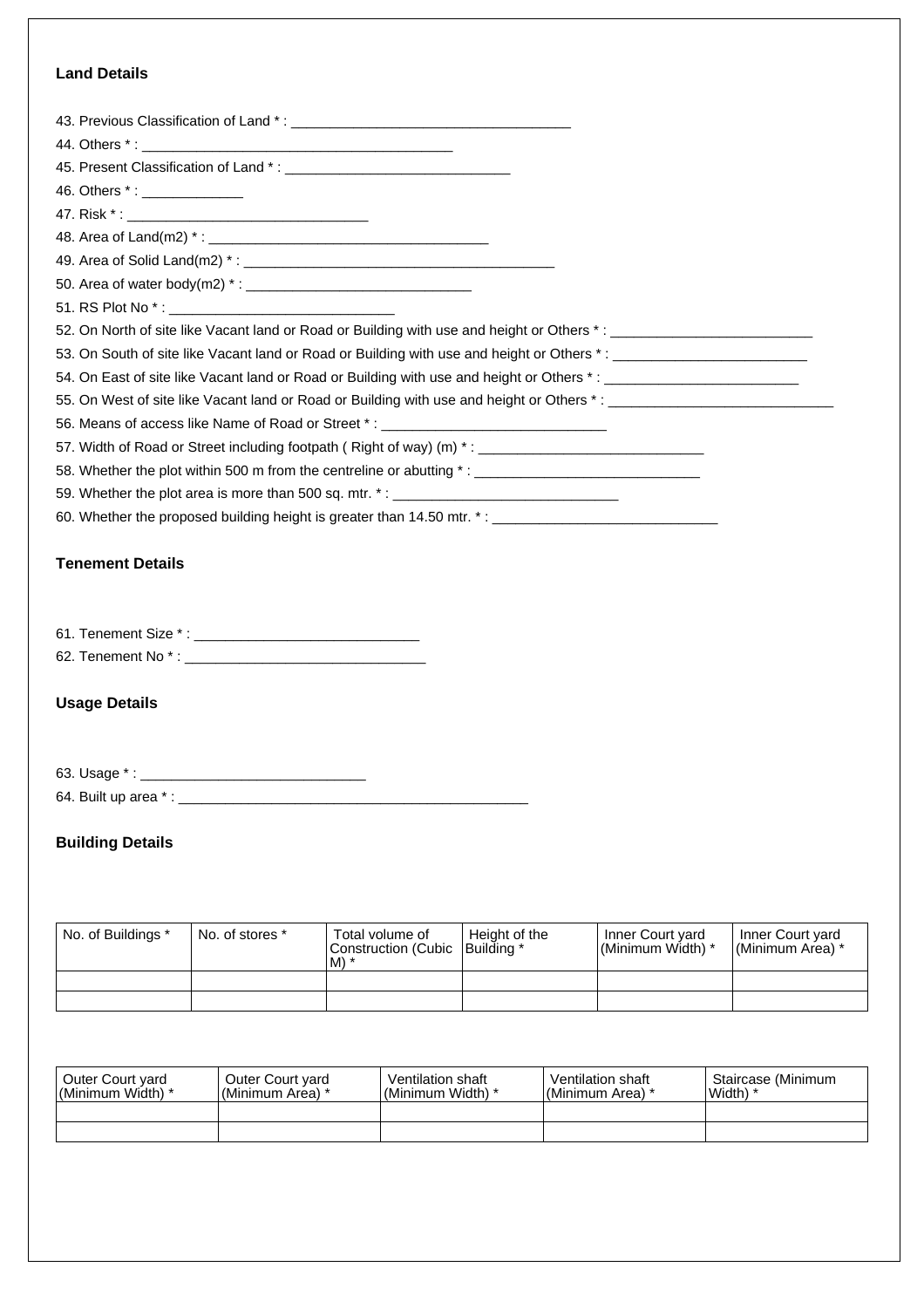#### **Project details**

| 68. Side Open Space (Meter) (Min) *: _______________                                                           |
|----------------------------------------------------------------------------------------------------------------|
|                                                                                                                |
|                                                                                                                |
|                                                                                                                |
| 72. Total Built up Area in All Floors (without exemption) (Sq. Meter) *: ___________________________           |
|                                                                                                                |
|                                                                                                                |
| 75. Organized open space Minimum Width: ___________________________________                                    |
|                                                                                                                |
| 77. Amenities and facilities (Minimum Width): __________________________________                               |
|                                                                                                                |
|                                                                                                                |
|                                                                                                                |
|                                                                                                                |
| 82. Required No. of Car Parking (Covered) *: __________________________________                                |
| 83. Required No. of Bus Or Truck Parking (Open) *: _____________________________                               |
| 84. Required No. of Bus Or Truck Parking (Covered) *: __________________________                               |
|                                                                                                                |
| <b>Other Details</b>                                                                                           |
|                                                                                                                |
|                                                                                                                |
|                                                                                                                |
| 66. List of Documents:                                                                                         |
|                                                                                                                |
| B. Location Plan for the plot *: _____________                                                                 |
| C. Site plan showing width of the abutting road (Duly sealed, signed & vetted) : _____________________________ |
|                                                                                                                |
|                                                                                                                |
|                                                                                                                |

 F. Master plan in AutoCad file format showing obligatory open spaces(min open spaces), showing width of the abutting road and,parking layout, location of all services, drainage discharge point (if any)  $*$  :

 G. Master plan (Scanned copy) duly signed (Applicant, Architect, Structural Engineer etc. as required) \* : \_\_\_\_\_\_\_\_\_\_\_\_\_\_\_\_\_

H. Other architectural plans/elevations/sections in AutoCad file format : \_\_\_\_\_\_\_\_\_\_\_\_\_

I. NOC from Fire (W.B fire emergency services) as may be applicable : \_\_\_\_\_\_\_\_\_\_

J. NOC from SWID/Municipal corporation/Municipality : \_\_\_\_\_

K. NOC from SEAC, EIA, PCB :

L. NOC from Irrigation &Water ways directorate :

M. NOC from Airport Authority India :

N. NOC from fisheries department :

 O. NOC from any other Department : \_\_\_\_\_\_\_\_\_\_\_\_\_\_\_\_\_\_\_\_\_\_\_\_\_\_\_\_\_

 P. Declaration from Architect registered with Council of Architecture \* : \_\_\_\_\_\_\_\_\_\_\_\_\_\_\_\_\_\_\_\_\_\_\_\_\_\_\_\_\_

Q. Declaration from Geo technical engineer \*:

R. Declaration from Structural engineer with structural stability certificate \*:

S. Declaration from Structura1 reviewer :

 T. Certificate of registration of Council of Architecture for Architect \* : \_\_\_\_\_\_\_\_\_\_\_\_\_\_\_\_\_\_\_\_\_\_\_\_\_\_\_\_\_

U. Certificate of registration of Geo technical engineer \*: